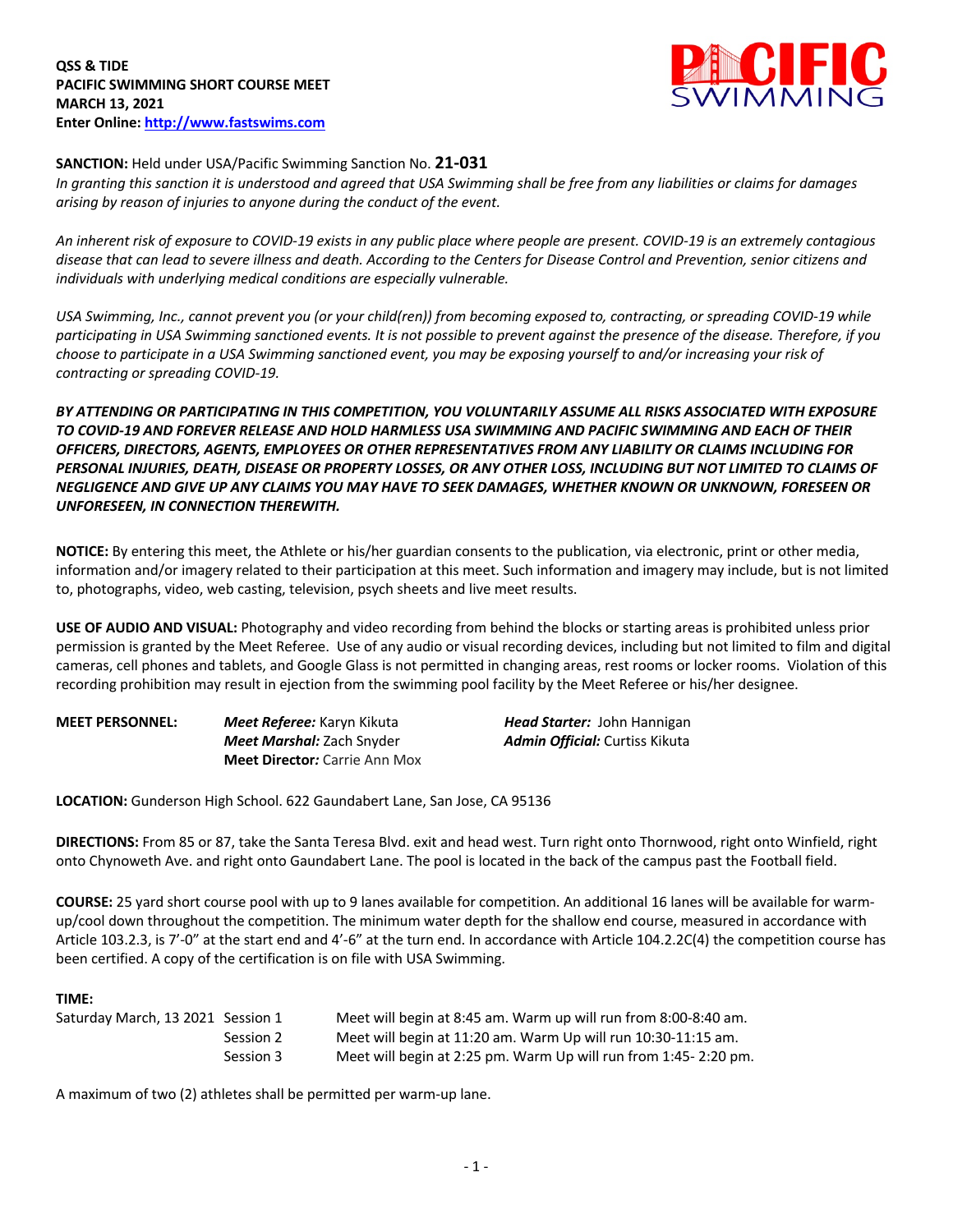**RULES: •** Current USA and Pacific Swimming rules and warm-up procedures will govern the meet. A copy of these procedures will be posted at the Clerk-of-Course.

• All applicable adults participating in or associated with this meet, acknowledge that they are subject to the provisions of the USA Swimming Minor Athlete Abuse Prevention Policy ("MAAPP"), and that they understand that compliance with the MAAPP policy is a condition of participation in the conduct of this competition.

- All events are timed finals.
- All events will swim fast to slow.
- Athletes may compete in 4 events per day.
- All Athletes ages 12 and under should complete competition within four (4) hours.

• Entries will be accepted until the number of splashes exceeds the estimated time line, per the "Four-Hour Rule," based on the Athletes age and gender, or when the number of entered athletes meets maximum facility capacity as determined by local health restrictions.

**•** If local conditions warrant it the Meet Referee, with the concurrence of the Meet Director, may require a mandatory scratch down. Immediate cash refunds will be made for any mandatory scratches.

- All Coaches and Officials must wear their USA Swimming membership cards in a visible manner.
- The local facilities guidelines, restrictions, and interpretation of the local public health guidelines shall be followed at the meet.

**ATTENTION HIGH SCHOOL ATHLETES:** If you are a high school athlete in season, you need to be Unattached from this meet. It is the athlete's responsibility to be Unattached from this meet. You can un-attach at the meet if necessary. This does not apply to athletes swimming under the rules of the Nevada Interscholastic Activities Association (NIAA).

**UNACCOMPANIED ATHLETES:** Any USA Swimming Athlete-Member competing at the meet must be accompanied by a USA Swimming Member-Coach for the purposes of Athlete supervision during warm-up, competition and warm-down. If a Coach-Member of the Athlete's USA Swimming Club does not attend the meet to serve in said supervisory capacity, it is the responsibility of the Athlete or the Athlete's legal guardian to arrange for supervision by a USA Swimming Member-Coach. The Meet Director or Meet Referee may assist the Athlete in making arrangements for such supervision; however, it is recommended that such arrangements be made in advance of the meet by the Athlete's USA Swimming Club Member-Coach.

**RACING STARTS:** Athletes must be certified by a USA Swimming member-coach as being proficient in performing a racing start or must start the race in the water. It is the responsibility of the Athlete or the Athlete's legal guardian to ensure compliance with this requirement.

**RESTRICTIONS:** • Smoking and the use of other tobacco products is prohibited on the pool deck, in the locker rooms, in spectator

- seating, on standing areas and in all areas used by Athletes, during the meet and during warm-up periods.
- Sale and use of alcoholic beverages is prohibited in all areas of the meet venue.
- No glass containers are allowed in the meet venue.
- No propane heater is permitted except for snack bar/meet operations.
- All shelters must be properly secured.
- Deck Changes are prohibited.

• Destructive devices, to include but not limited to, explosive devices and equipment, firearms (open or concealed), blades, knives, mace, stun guns and blunt objects are strictly prohibited in the swimming facility and its surrounding areas. If observed, the Meet Referee or his/her designee may ask that these devices be stored safely away from the public or removed from the facility. Noncompliance may result in the reporting to law enforcement authorities and ejection from the facility. Law enforcement officers (LEO) are exempt per applicable laws.

• Operation of a drone, or any other flying apparatus, is prohibited over the venue (pools, Athlete/Coach areas, Spectator areas and open ceiling locker rooms) any time Athletes, Coaches, Officials and/or Spectators are present.

• QSS Athlete Set up will be in the parking lot at the scoreboard side of the pool. TIDE will set up in the concrete bleachers at the Turn Side of the pool.

• "No parents or spectators are permitted on campus outside of drop off and pick-up times. No congregating at the gates or use of facilities including restrooms is permitted to those not entered in the session or actively working. All Santa Clara County directives will be followed throughout the event. Any parents or spectators who cannot follow the guidelines may cause removal of their athlete from the meet and be asked to leave the facility."

**ELIGIBILITY:** • Athletes must be current members of USA Swimming and enter their name and registration number on the meet entry card as they are shown on their Registration Card. If this is not done, it may be difficult to match the Athlete with the registration and times database. The meet host will check all Athlete registrations against the SWIMS database and if not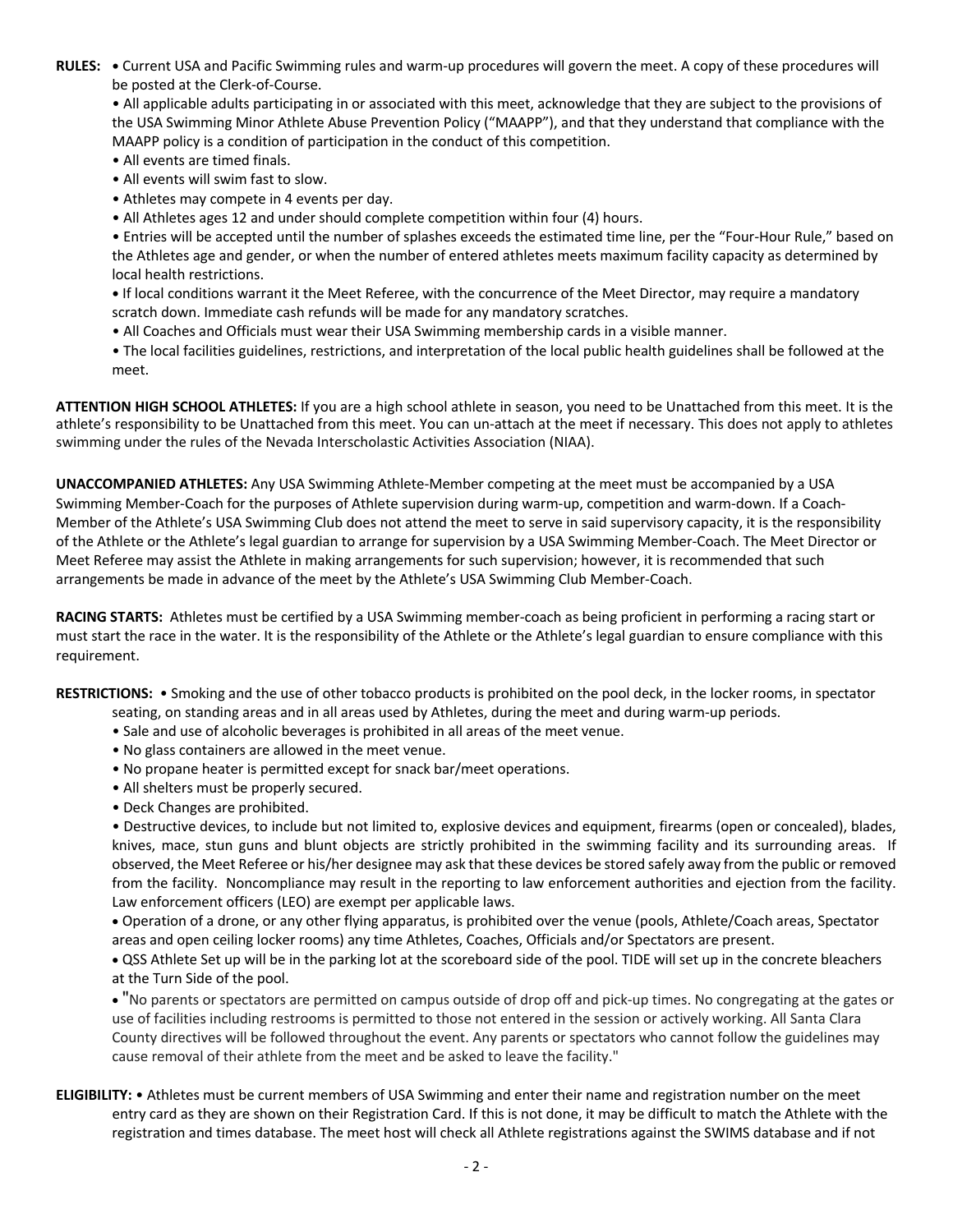found to be registered, the Meet Director shall accept the registration at the meet (a \$10 surcharge will be added to the regular registration fee). Duplicate registrations will be refunded by mail.

- Meet is open only to qualified athletes registered with **TIDE & QSS.**
- Entries with **"NO TIME" will be accepted.**
- Disabled Athletes are welcome to attend this meet and should contact the Meet Director or Meet Referee regarding any special accommodations on entry times and seeding per Pacific Swimming policy.
- The Athlete's age will be the age of the Athlete on the first day of the meet.

**ENTRY FEES:** \$40 flat fee per athlete.

**ONLINE ENTRIES: Entering online is a convenience, is completely voluntary, and is in no way required or expected of an Athlete by Pacific Swimming.** To enter online go to **http://www.fastswims.com** to receive an immediate entry confirmation. This method requires payment by credit card. Fast Swims processing fee for this service, 6.5% of total entry fees plus 0.75% per transaction, regardless of number of athletes. Please note that the processing fee is a separate fee from the entry fees. If you do not wish to pay the processing fee, enter the meet using a mail entry. Entering online is a convenience, is completely voluntary, and is in no way required or expected of an Athlete by Pacific Swimming. **Online entries will be accepted through March 5th at 11:59pm.**

#### **MAILED OR HAND DELIVERED ENTRIES:**

**Make check payable to:** Quicksilver Swimming **Mail entries to:** Quicksilver Swimming PO Box 36205 San Jose, CA 95158 **Hand deliver entries to:** Quicksilver Swimming 6382 Menlo Dr. San Jose, CA 95120

**CHECK-IN:** The meet shall be pre-seeded. Athletes shall report to the bull-pen area at their scheduled time for each event.

**SCRATCHES:** Any Athletes not reporting for or competing in an individual timed final event that they have entered shall not be penalized.

**AWARDS:** None.

**ADMISSION:** Free.

**MISCELLANEOUS:** No overnight parking is allowed. Facilities will not be provided after meet hours.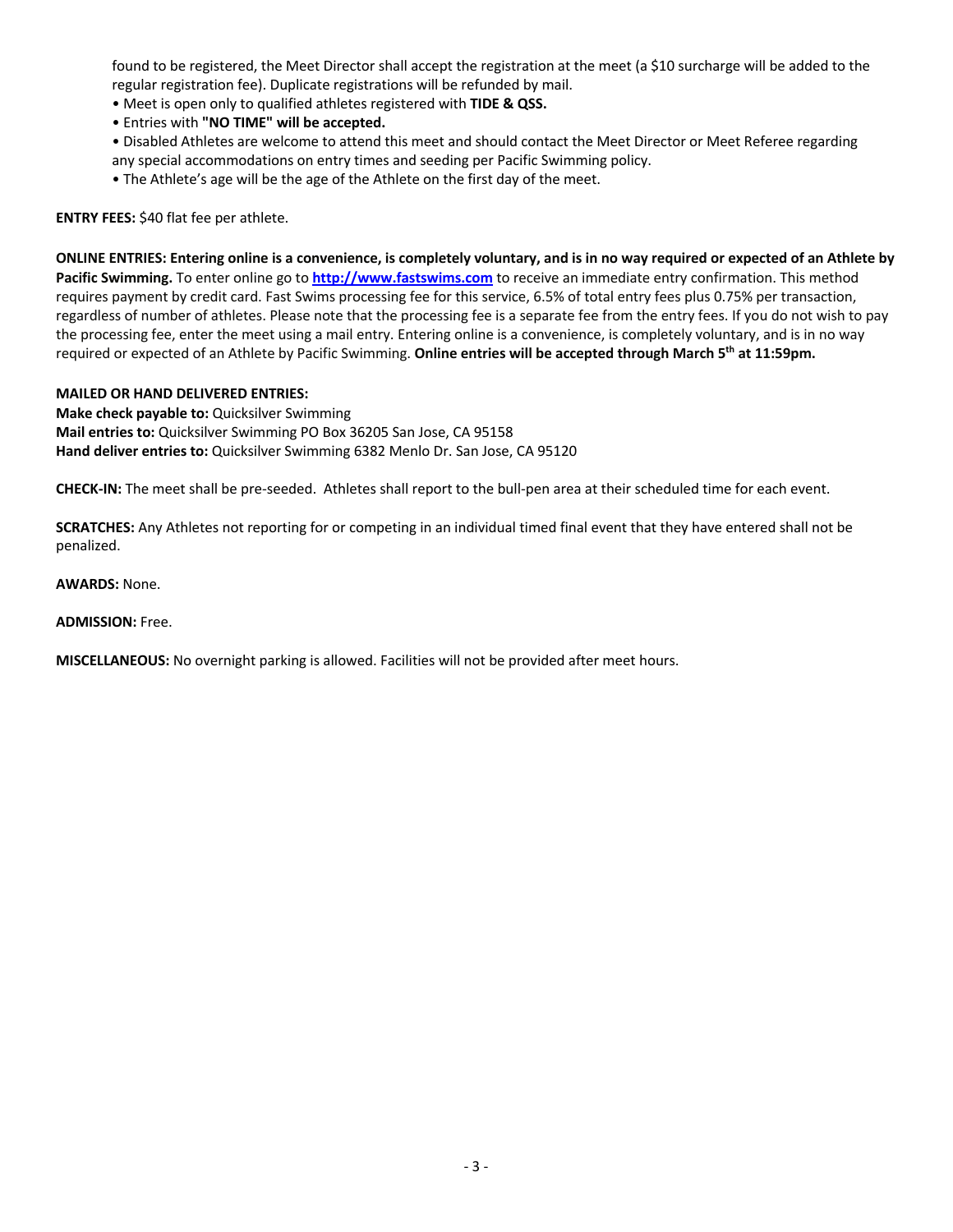## **ORDER OF EVENTS**

# **Session 1**

| $\mathbf{1}$     | Mixed | Open | 200 IM           |
|------------------|-------|------|------------------|
| 2                | Mixed | Open | 50 Free          |
| 3                | Mixed | Open | 400 IM           |
| 4                | Mixed | Open | <b>100 Fly</b>   |
| 5                | Mixed | Open | 200 Free         |
| 6                | Mixed | Open | 100 Breast       |
| 7                | Mixed | Open | 100 Back         |
| 8                | Mixed | Open | <b>200 Fly</b>   |
| 9                | Mixed | Open | 100 free         |
| 10               | Mixed | Open | 200 Breast       |
| 11               | Mixed | Open | 200 Back         |
| 12               | Mixed | Open | <b>1000 Free</b> |
| <b>Session 2</b> |       |      |                  |
| 13               | Mixed | Open | 200 IM           |
| 14               | Mixed | Open | 50 Free          |
| 15               | Mixed | Open | 400 IM           |
| 16               | Mixed | Open | 100 Fly          |
| 17               | Mixed | Open | 200 Free         |
| 18               | Mixed | Open | 100 Breast       |
| 19               | Mixed | Open | 100 Back         |
| 20               | Mixed | Open | <b>200 Fly</b>   |
| 21               | Mixed | Open | 100 free         |
| 22               | Mixed | Open | 200 Breast       |
| 23               | Mixed | Open | 200 Back         |
| 24               | Mixed | Open | 1000 Free        |
| <b>Session 3</b> |       |      |                  |
| 25               | Mixed | Open | 200 IM           |
| 26               | Mixed | Open | 50 Free          |
| 27               | Mixed | Open | 400 IM           |
| 28               | Mixed | Open | <b>100 Fly</b>   |
| 29               | Mixed | Open | 200 Free         |
| 30               | Mixed | Open | 100 Breast       |
| 31               | Mixed | Open | 100 Back         |
| 32               | Mixed | Open | <b>200 Fly</b>   |
| 33               | Mixed | Open | 100 free         |
| 34               | Mixed | Open | 200 Breast       |
| 35               | Mixed | Open | 200 Back         |
| 36               | Mixed | Open | 1000 Free        |